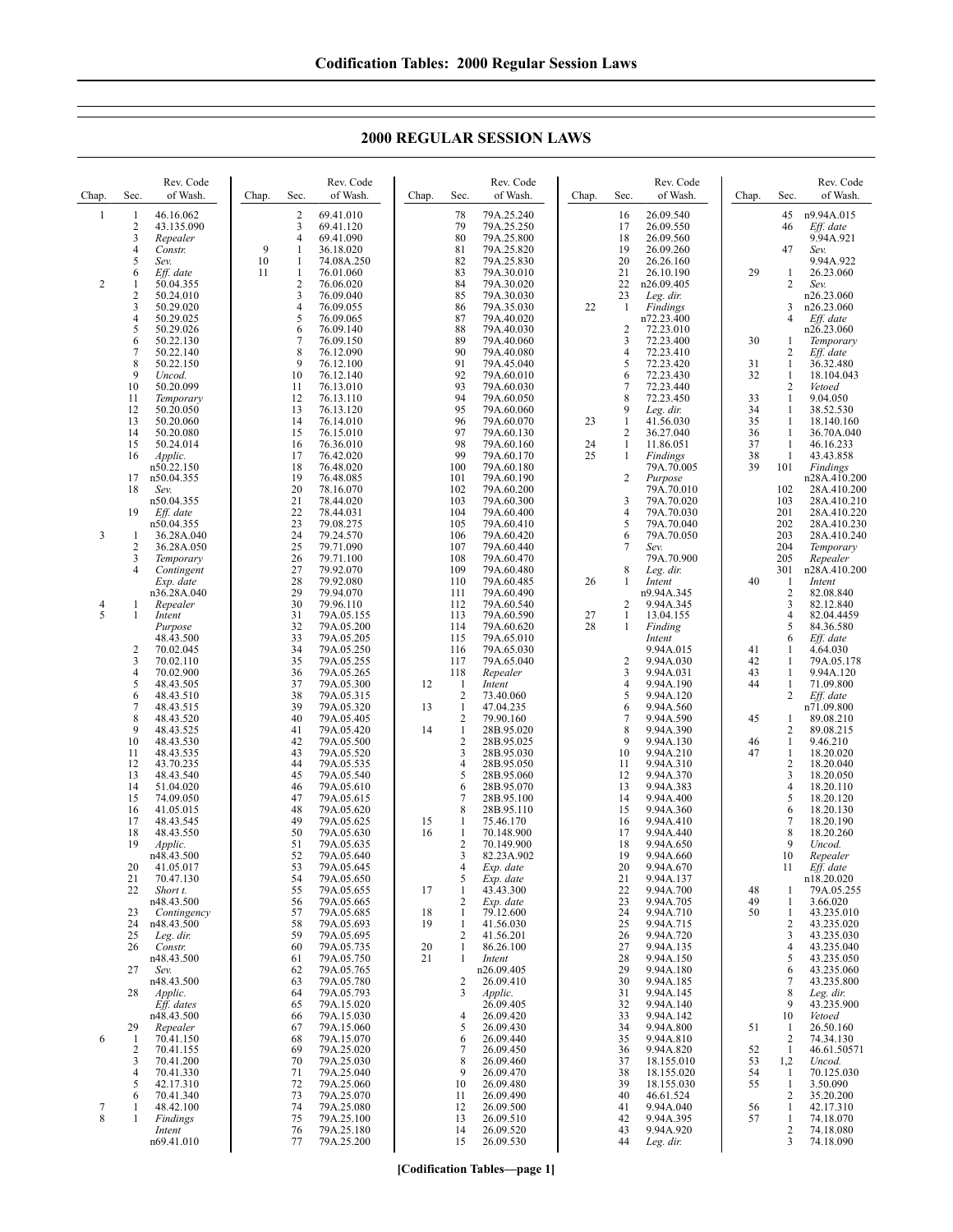| Chap.          | Sec.                                                             | Rev. Code<br>of Wash.                                           | Chap.    | Sec.                                     | Rev. Code<br>of Wash.                                              | Chap.          | Sec.                                                   | Rev. Code<br>of Wash.                                              | Chap.      | Sec.                                            | Rev. Code<br>of Wash.                                          | Chap. | Sec.                          | Rev. Code<br>of Wash.                                             |
|----------------|------------------------------------------------------------------|-----------------------------------------------------------------|----------|------------------------------------------|--------------------------------------------------------------------|----------------|--------------------------------------------------------|--------------------------------------------------------------------|------------|-------------------------------------------------|----------------------------------------------------------------|-------|-------------------------------|-------------------------------------------------------------------|
| 58<br>59       | $\overline{4}$<br>$\mathbf{1}$<br>$\mathbf{1}$<br>$\overline{2}$ | 74.18.100<br>62A.7-202<br>Findings<br>Temporary                 | 73<br>74 | 1<br>1<br>$\mathfrak{2}$<br>3            | 2.24.040<br>10.77.060<br>10.77.065<br>10.77.090                    | 81             | 1<br>2<br>3                                            | Findings<br>n53.08.005<br>54.16.005<br>54.16.330                   |            | 29<br>30<br>31<br>32                            | 18.46.005<br>18.46.010<br>18.46.020<br>18.46.040               |       | 4<br>5<br>6<br>7              | 82.03.180<br>82.04.297<br>82.04.340<br>82.04.4452                 |
| 60<br>61<br>62 | 3<br>$\mathbf{1}$<br>1<br>1                                      | Eff. date<br>1.16.050<br>28A.225.090<br>Intent                  |          | $\overline{4}$<br>5<br>6<br>7            | 10.77.097<br>10.77.260<br>71.05.235<br>71.05.390                   |                | $\overline{4}$<br>5<br>6<br>$\overline{7}$             | Vetoed<br>54.16.340<br>53.08.005<br>53.08.370                      |            | 33<br>34<br>35<br>36                            | 18.46.060<br>18.46.070<br>18.46.080<br>18.46.090               |       | 8<br>9<br>10<br>11            | 82.08.0291<br>82.12.820<br>82.14.360<br>82.18.040                 |
|                | $\overline{2}$<br>3<br>4<br>5                                    | 72.68.012<br>72.68.010<br>72.68.040<br>72.68.045<br>Eff. date   | 75       | 8<br>1<br>2                              | Sev.<br>n10.77.060<br>Intent<br>n71.05.445<br>71.34.225            | 82<br>83       | 8<br>9<br>10<br>$\mathbf{1}$<br>$\mathbf{1}$           | Vetoed<br>53.08.380<br>80.01.110<br>80.36.135<br>35.99.010         |            | 37<br>38<br>39<br>40<br>41                      | 18.46.110<br>18.46.120<br>18.46.130<br>18.46.140<br>18.57A.070 |       | 12<br>13<br>14<br>15<br>16    | 82.34.050<br>82.36.020<br>82.36.130<br>82.45.060<br>82.46.021     |
| 63<br>64       | -1<br>$\overline{2}$<br>1                                        | n72.68.010<br>28A.210.260<br>28A.210.270<br>18.79.255           |          | 3<br>$\overline{4}$<br>5<br>6            | 71.05.445<br>72.09.585<br>71.05.630<br>71.05.390                   |                | $\overline{2}$<br>3<br>$\overline{4}$<br>5             | 35.99.020<br>35.99.030<br>35.99.040<br>35.99.050                   |            | 42<br>43<br>44<br>45                            | 18.84.020<br>18.89.140<br>Repealer<br>Exp. date                |       | 17<br>18<br>19<br>20          | 82.46.030<br>82.49.030<br>82.62.090<br>82.80.020                  |
|                | $\overline{2}$<br>3<br>4<br>5                                    | 18.79.050<br>18.79.240<br>18.79.250<br>18.71.370                | 76       | 7<br>8<br>1<br>$\mathfrak{2}$            | 71.34.200<br>9.94A.110<br>9A.42.035<br>9A.42.040                   |                | 6<br>7<br>8<br>9                                       | 35.99.060<br>35.99.070<br>35.21.860<br>35.99.080                   | 94         | 46<br>1                                         | n18.35.240<br>Eff. date<br>n18.35.240<br>71.05.020             |       | 21<br>22<br>23<br>24          | 82.80.050<br>84.26.080<br>84.34.065<br>84.36.080                  |
|                | 6<br>7<br>8<br>9                                                 | 18.57.280<br>18.79.320<br>Eff. date<br>n18.79.050<br>Sev.       | 77<br>78 | 3<br>$\mathbf{1}$<br>1<br>$\overline{2}$ | 9A.42.045<br>9.35.030<br>43.43.235<br>Retro. applic.<br>n43.43.235 | 84             | 10<br>11<br>-1<br>$\overline{c}$                       | 35A.21.245<br>Leg. dir.<br>Findings<br>n28A.300.380<br>28A.300.380 |            | 2<br>3<br>4<br>5<br>6                           | 71.05.025<br>71.05.050<br>71.05.120<br>71.05.170<br>71.05.210  |       | 25<br>26<br>27<br>28<br>29    | 84.36.379<br>84.38.100<br>84.38.120<br>84.40.405<br>84.52.0502    |
| 65             | -1<br>2<br>3                                                     | n18.79.050<br>28B.50.360<br>Repealer<br>Eff. date               | 79       | 1<br>2<br>3<br>$\overline{4}$            | 48.04.010<br>48.18.110<br>48.20.025<br>48.20.028                   | 85             | -1<br>$\overline{2}$<br>3<br>$\overline{4}$            | 46.61.235<br>46.61.261<br>46.61.755<br>46.61.790                   |            | $\overline{7}$<br>8<br>9<br>10                  | 71.05.325<br>71.05.340<br>71.05.390<br>71.05.425               | 104   | 30<br>31<br>1                 | 84.68.010<br>Repealer<br>Findings<br>Intent                       |
| 66<br>67       | 1<br>2<br>3<br>1                                                 | n28B.50.360<br>46.52.020<br>9.94A.320<br>13.40.0357<br>Repealer |          | 5<br>6<br>7<br>8<br>9                    | 48.41.020<br>48.41.030<br>48.41.040<br>n48.41.040<br>48.41.060     | 86             | $\mathbf{1}$<br>$\sqrt{2}$<br>3<br>$\overline{4}$<br>5 | 26.18.055<br>26.18.170<br>26.18.180<br>26.23.060<br>67.16.020      |            | 11<br>12<br>13<br>14<br>15                      | 71.05.640<br>10.77.010<br>10.77.025<br>10.77.110<br>10.77.120  |       | 2<br>3<br>4<br>5              | n82.14.055<br>82.14.055<br>82.08.064<br>82.32.430<br>82.14.070    |
| 68<br>69       | 1<br>$\overline{2}$<br>$\mathbf{1}$                              | 8.08.040<br>Findings<br>Intent<br>88.46.010                     |          | 10<br>11<br>12<br>13                     | 48.41.080<br>48.41.090<br>48.41.100<br>48.41.110                   |                | 6<br>7<br>8<br>9                                       | 74.20.330<br>74.20A.030<br>74.20A.080<br>74.20A.095                | 95         | 16<br>17<br>18<br>$\mathbf{1}$                  | 10.77.200<br>10.77.205<br>49.19.010<br>18.88A.210              | 105   | 6<br>7<br>1                   | Temporary<br>Eff. date<br>n82.14.055<br>83.100.070                |
|                | 2<br>3<br>4<br>5<br>6                                            | 88.46.020<br>88.46.030<br>88.46.040<br>88.46.050<br>88.46.060   |          | 14<br>15<br>16<br>17<br>18               | 48.41.120<br>48.41.130<br>48.41.140<br>48.41.200<br>48.43.005      | 87             | 10<br>11<br>-1<br>$\sqrt{2}$<br>3                      | 74.20A.180<br>74.20A.188<br>43.43.832<br>43.20A.710<br>Vetoed      | 96         | $\overline{2}$<br>3<br>4<br>1<br>$\overline{c}$ | 18.88A.230<br>18.79.260<br>Repealer<br>15.58.030<br>15.58.450  | 106   | 2<br>1<br>$\overline{c}$<br>3 | Eff. date<br>n83.100.070<br>82.32.330<br>82.14B.042<br>82.14B.061 |
|                | 7<br>8<br>9<br>10                                                | 88.46.070<br>88.46.080<br>88.46.090<br>88.46.100                |          | 19<br>20<br>21<br>22                     | 48.43.012<br>48.43.015<br>48.43.018<br>48.43.021                   | 88             | $\overline{4}$<br>5<br>$\mathbf{1}$<br>$\overline{2}$  | 74.34.095<br>74.39A.095<br>28A.150.510<br>74.13.285                |            | 3<br>4<br>5<br>6                                | 15.58.460<br>15.58.465<br>15.58.470<br>15.58.150               |       | $\overline{4}$<br>5<br>6<br>7 | Vetoed<br>82.60.060<br>82.60.080<br>82.62.060                     |
|                | 11<br>12<br>13<br>14<br>15                                       | 88.46.120<br>88.46.160<br>88.46.170<br>88.46.200<br>90.56.010   |          | 23<br>24<br>25<br>26<br>27               | 48.43.025<br>48.43.035<br>48.43.038<br>48.43.041<br>48.46.045      | 89<br>90<br>91 | -1<br>$\mathbf{1}$<br>2<br>1                           | Temporary<br>43.88C.010<br>Eff. date<br>n43.88C.010<br>9A.44.135   |            | 7<br>8<br>9<br>10                               | 15.58.233<br>15.58.040<br>15.58.210<br>Eff. date<br>15.58.901  |       | 8<br>9<br>10<br>11<br>12      | 82.60.049<br>82.62.090<br>82.63.045<br>82.04.4456<br>82.04.4457   |
|                | 16<br>17<br>18<br>19                                             | 90.56.060<br>90.56.080<br>90.56.100<br>90.56.200                |          | 28<br>29<br>30<br>31                     | 48.44.020<br>48.44.017<br>48.44.022<br>48.46.060                   | 92             | $\overline{2}$<br>3<br>4<br>1                          | 9A.44.130<br>9A.44.140<br>70.48.470<br>10.73.170                   | 97<br>98   | 1<br>1<br>$\overline{2}$<br>3                   | 15.36.151<br>90.44.460<br>90.44.035<br>90.03.370               | 107   | 13<br>1                       | Eff. date<br>n82.32.330<br>Purpose<br>77.50.900                   |
|                | 20<br>21<br>22<br>23<br>24                                       | 90.56.210<br>90.56.370<br>90.56.510<br>90.56.540<br>90.56.560   |          | 32<br>33<br>34<br>35<br>36               | 48.46.062<br>48.46.064<br>70.47.060<br>70.47.100<br>48.41.037      | 93             | 2<br>3<br>4<br>1                                       | n10.73.170<br>10.37.050<br>Intent<br>n10.73.170<br>18.35.240       | 99         | 1<br>$\overline{\mathbf{c}}$<br>3<br>4          | Intent<br>16.49.005<br>16.49.015<br>16.49.025<br>16.49.035     |       | 2<br>3<br>4<br>5<br>6         | 77.04.012<br>77.04.120<br>77.12.037<br>77.12.039<br>77.12.285     |
|                | 25<br>26<br>27<br>28                                             | 82.23B.020<br>Applic.<br>n90.56.370<br>43.21I.010<br>43.21I.030 |          | 37<br>38<br>39<br>40<br>41               | 43.84.092<br>43.84.092<br>43.84.092<br>48.01.260<br>Temporary      |                | $\overline{2}$<br>3<br>4<br>5<br>6                     | 18.35.240<br>18.35.250<br>18.35.250<br>18.48.020<br>18.52.030      |            | 5<br>6<br>7<br>8<br>9                           | 16.49.045<br>16.49.055<br>16.49.065<br>16.49.075<br>16.49.085  |       | 7<br>8<br>9<br>10<br>11       | 77.12.047<br>77.12.262<br>77.12.264<br>77.12.177<br>77.95.210     |
|                | 29<br>30<br>31<br>32                                             | 43.21I.040<br>88.40.011<br>88.40.020<br>88.40.030               |          | 42<br>43<br>44<br>45                     | 70.47.010<br>70.47.020<br>41.05.140<br>43.79A.040                  |                | 7<br>8<br>9<br>10                                      | 18.83.135<br>18.92.013<br>18.92.015<br>18.92.030                   |            | 10<br>11<br>12<br>13                            | 16.49.095<br>16.49.105<br>16.49.115<br>16.49.125               |       | 12<br>13<br>14<br>15          | 77.15.565<br>77.50.080<br>77.55.070<br>77.55.090                  |
|                | 33<br>34<br>35<br>36<br>37                                       | 88.40.040<br>90.56.310<br>43.21I.005<br>Leg. rev.<br>Repealer   |          | 46<br>47<br>48<br>49                     | 41.05.400<br>Repealer<br>Sev.<br>n48.04.010<br>Exp. date           |                | 11<br>12<br>13<br>14<br>15                             | 18.92.060<br>18.92.125<br>18.92.140<br>18.92.145<br>18.120.020     | 100        | 14<br>15<br>16<br>-1<br>$\overline{c}$          | 16.57.277<br>Repealer<br>Leg. rev.<br>15.60.005<br>15.60.010   |       | 16<br>17<br>18<br>19<br>20    | 77.55.100<br>77.55.120<br>77.55.130<br>77.55.140<br>77.55.170     |
| 70<br>71       | $\mathbf{1}$<br>$\mathbf{1}$<br>$\overline{2}$<br>3              | 43.70.480<br>13.40.198<br>13.40.300<br>7.68.035                 |          | 50<br>51                                 | n43.84.092<br>Eff. dates<br>n48.43.041<br>Eff. date                |                | 16<br>17<br>18<br>19                                   | 18.73.030<br>18.73.101<br>18.73.130<br>18.73.140                   |            | 3<br>4<br>5<br>6                                | 15.60.021<br>15.60.031<br>15.60.040<br>17.24.007               |       | 21<br>22<br>23<br>24          | 77.55.250<br>77.60.030<br>77.60.040<br>77.60.050                  |
| 72             | 4<br>1<br>2<br>3                                                 | Eff. date<br>n13.40.198<br>6.27.005<br>6.27.090<br>6.27.100     | 80       | -1<br>2<br>3<br>4                        | n48.04.010<br>48.41.040<br>48.41.110<br>48.43.015<br>48.43.018     |                | 20<br>21<br>22<br>23<br>24                             | 70.168.020<br>71.12.455<br>71.12.460<br>71.12.470<br>71.12.480     | 101        | $\overline{7}$<br>8<br>9<br>-1                  | Leg. rev.<br>Repealer<br>Eff. date<br>15.60.901<br>Intent      |       | 25<br>26<br>27<br>28<br>29    | 77.60.070<br>77.60.100<br>77.32.520<br>77.65.020<br>77.65.040     |
|                | 4<br>5<br>6<br>7                                                 | 6.27.190<br>6.27.250<br>6.27.265<br>6.27.320                    |          | 5<br>6<br>7<br>8                         | 41.05.140<br>43.33A.230<br>41.05.400<br>48.21.015                  |                | 25<br>26<br>27<br>28                                   | 71.12.500<br>71.12.510<br>71.12.520<br>71.12.670                   | 102<br>103 | 1<br>1<br>2<br>3                                | 46.44.030<br>82.03.140<br>82.03.150<br>82.03.160               |       | 30<br>31<br>32<br>33          | 77.65.060<br>77.65.080<br>77.65.110<br>77.65.120                  |

**[Codification Tables—page 2]**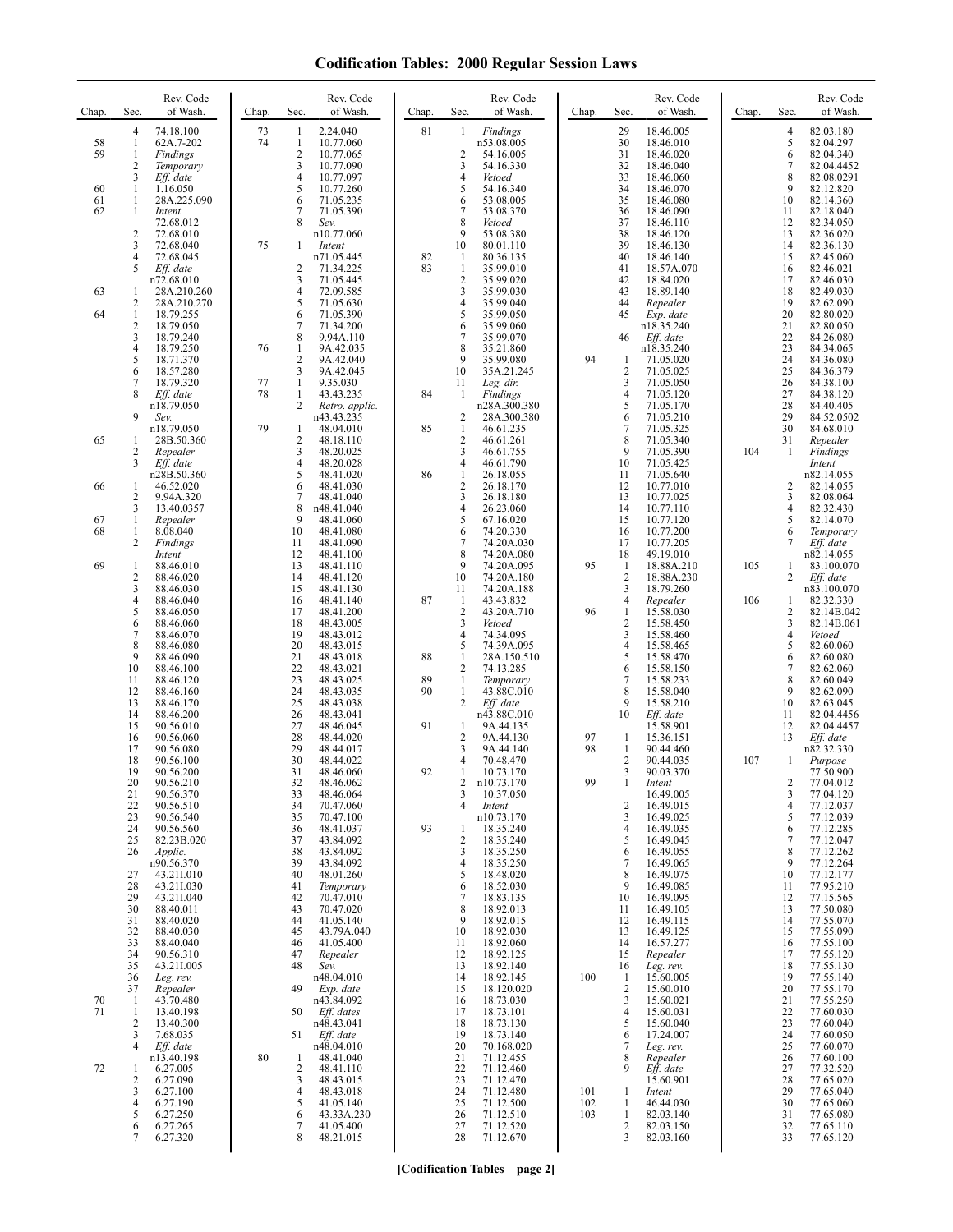| Chap. | Sec.           | Rev. Code<br>of Wash.               | Chap. | Sec.              | Rev. Code<br>of Wash.                | Chap.      | Sec.                         | Rev. Code<br>of Wash.               | Chap. | Sec.                       | Rev. Code<br>of Wash.               | Chap.      | Sec.                | Rev. Code<br>of Wash.                  |
|-------|----------------|-------------------------------------|-------|-------------------|--------------------------------------|------------|------------------------------|-------------------------------------|-------|----------------------------|-------------------------------------|------------|---------------------|----------------------------------------|
|       | 34<br>35<br>36 | 77.65.130<br>77.65.140<br>77.65.150 |       | 123<br>124<br>125 | 77.115.020<br>77.115.030<br>Repealer |            | 268<br>269<br>270            | 77.65.470<br>77.32.250<br>77.32.350 |       | 16<br>17<br>18             | 26.50.070<br>9.94A.320<br>10.99.040 |            | 10<br>11<br>12      | 13.32A.082<br>13.32A.090<br>13.32A.095 |
|       | 37             | 77.65.160                           |       | 126               | Leg. rev.                            |            | 271                          | 77.32.380                           |       | 19                         | 10.99.045                           |            | 13                  | 13.32A.100                             |
|       | 38<br>39       | 77.65.170<br>77.65.180              |       | 127<br>128        | Leg. rev.<br>Leg. rev.               |            | 272<br>273                   | 77.32.420<br>Repealer               |       | 20<br>21                   | 10.99.050<br>26.09.300              |            | 14<br>15            | 13.32A.120<br>13.32A.130               |
|       | 40<br>41       | 77.65.190<br>77.65.200              |       | 129<br>130        | Leg. rev.<br>Leg. rev.               |            | 274<br>275                   | Leg. rev.<br>Leg. rev.              |       | 22<br>23                   | 26.10.220<br>26.26.138              |            | 16<br>17            | 13.32A.140<br>13.32A.150               |
|       | 42             | 77.65.210                           |       | 131               | Leg. rev.                            |            | 276                          | Leg. rev.                           |       | 24                         | 26.50.110                           |            | 18                  | 13.32A.152                             |
|       | 43<br>44       | 77.65.220<br>77.65.230              |       | 132<br>133        | Leg. rev.<br>Leg. rev.               | 108        | 277<br>$\mathbf{1}$          | Leg. rev.<br>Findings               |       | 25<br>26                   | 26.50.160<br>26.52.070              |            | 19<br>20            | 13.32A.160<br>13.32A.170               |
|       | 45             | 77.65.240                           |       | 134               | Leg. rev.                            |            |                              | 77.120.005                          |       | 27                         | 74.34.130                           |            | 21                  | 13.32A.179                             |
|       | 46<br>47       | 77.65.250<br>77.65.260              |       | 135<br>136        | Leg. rev.<br>Leg. rev.               |            | $\sqrt{2}$<br>3              | 77.120.010<br>Applic.               |       | 28<br>29                   | 9.94A.440<br>Vetoed                 |            | 22<br>23            | 13.32A.191<br>13.32A.194               |
|       | 48<br>49       | 77.65.280<br>77.65.320              |       | 137<br>138        | Leg. rev.<br>Leg. rev.               |            | 4                            | 77.120.020<br>77.120.030            |       | 30                         | Eff. date<br>n9.94A.320             |            | 24<br>25            | 13.32A.196<br>13.32A.200               |
|       | 50             | 77.65.340                           |       | 139               | Leg. rev.                            |            | 5                            | 77.120.040                          |       | 31                         | Applic.                             |            | 26                  | Temporary                              |
|       | 51<br>52       | 77.65.390<br>77.65.400              |       | 140<br>141        | Leg. rev.<br>Leg. rev.               |            | 6<br>7                       | 77.120.050<br>77.120.060            | 120   | $\mathbf{1}$               | n26.50.021<br>Uncod.                | 124        | 27<br>$\mathbf{1}$  | Leg. dir.<br>11.88.090                 |
|       | 53<br>54       | 77.65.420<br>77.65.430              |       | 142<br>143        | Leg. rev.<br>Leg. rev.               |            | 8<br>9                       | 77.120.070<br>77.120.080            |       | $\overline{2}$<br>3        | 43.330.195<br>43.330.200            |            | $\overline{c}$<br>3 | 13.34.100<br>13.34.102                 |
|       | 55             | 77.65.440                           |       | 144               | Leg. rev.                            |            | 10                           | Temporary                           |       | 4                          | 43.330.205                          |            | 4                   | 13.34.105                              |
|       | 56<br>57       | 77.70.020<br>77.70.030              |       | 201<br>202        | 77.04.010<br>77.04.020               |            | 11                           | Sev.<br>77.120.900                  |       | 5<br>6                     | 43.330.210<br>43.330.220            |            | 5<br>6              | 13.34.120<br>26.12.175                 |
|       | 58             | 77.70.040                           |       | 203               | 77.04.030                            |            | 12                           | Leg. dir.                           |       | 7                          | 43.330.225<br>43.330.230            |            | 7                   | 26.12.177                              |
|       | 59<br>60       | 77.70.050<br>77.70.060              |       | 204<br>205        | 77.04.055<br>77.04.080               | 109        | 1<br>$\overline{\mathbf{c}}$ | 77.32.450<br>77.32.460              |       | 8<br>9                     | 43.330.240                          |            | 8<br>9              | 26.12.180<br>26.12.185                 |
|       | 61<br>62       | 77.70.070<br>77.70.080              |       | 206<br>207        | 77.12.765<br>77.08.010               | 110<br>111 | $\mathbf{1}$<br>1            | 46.63.070<br>2.56.160               | 121   | $\mathbf{1}$<br>$\sqrt{2}$ | 18.20.010<br>18.20.270              |            | 10<br>11            | 11.88.093<br>13.34.107                 |
|       | 63             | 77.70.090                           |       | 208               | 77.08.022                            |            | 2                            | 3.66.010                            |       | 3                          | 70.128.230                          |            | 12                  | 26.12.187                              |
|       | 64<br>65       | 77.70.100<br>77.70.110              |       | 209<br>210        | 77.08.024<br>77.12.010               |            | 3<br>4                       | 3.66.060<br>3.66.070                |       | $\overline{4}$<br>5        | 70.128.005<br>70.128.120            |            | 13<br>14            | 11.88.097<br>13.34.108                 |
|       | 66<br>67       | 77.70.120<br>77.70.130              |       | 211<br>212        | 77.12.035<br>77.12.055               |            | 5<br>6                       | 3.46.030<br>3.50.020                |       | 6<br>7                     | 70.128.130<br>70.128.240            |            | 15<br>16            | 26.12.183<br>n13.34.100                |
|       | 68             | 77.70.140                           |       | 213               | 77.15.092                            |            | 7                            | 35.20.030                           |       | 8                          | 74.39A.190                          | 125        | 1                   | 72.40.200                              |
|       | 69<br>70       | 77.70.160<br>77.70.210              |       | 214<br>215        | 77.15.094<br>77.15.098               | 112        | 8<br>1                       | n2.56.160<br>Findings               |       | 9<br>10                    | 74.39A.005<br>74.39A.050            |            | 2<br>3              | 72.40.210<br>72.40.220                 |
|       | 71<br>72       | 77.70.220<br>77.70.230              |       | 216<br>217        | 77.12.170<br>77.12.204               |            |                              | Intent<br>n28A.300.370              | 122   | 11<br>$\mathbf{1}$         | 74.39A.200<br>13.34.030             |            | 4<br>5              | 72.40.230<br>72.40.240                 |
|       | 73             | 77.70.240                           |       | 218               | 77.12.210                            |            | 2                            | 28A.300.370                         |       | $\sqrt{2}$                 | 13.34.040                           |            | 6                   | 72.40.250                              |
|       | 74<br>75       | 77.70.260<br>77.70.270              |       | 219<br>220        | 77.12.220<br>77.12.250               | 113        | 1                            | Findings<br>Purpose                 |       | 3<br>$\overline{4}$        | 13.34.050<br>13.34.060              |            | $\tau$<br>8         | 72.40.260<br>72.40.040                 |
|       | 76<br>77       | 77.70.280<br>77.70.300              |       | 221<br>222        | 77.12.315<br>77.75.110               | 114        | $\sqrt{2}$<br>$\mathbf{1}$   | Temporary<br>70.95.215              |       | 5<br>6                     | 13.34.062<br>13.34.092              |            | 9<br>10             | 72.40.050<br>72.40.270                 |
|       | 78             | 77.70.310                           |       | 223               | 77.75.120                            |            | 2                            | Vetoed                              |       | $\overline{7}$             | 13.34.065                           |            | 11                  | n72.40.200                             |
|       | 79<br>80       | 77.70.320<br>77.70.340              |       | 224<br>225        | 77.75.130<br>77.12.610               | 115        | $\mathbf{1}$                 | Finding<br>n46.20.075               |       | 8<br>9                     | 13.34.070<br>13.34.080              | 126        | 12<br>1             | Contingency<br>28A.300.118             |
|       | 81<br>82       | 77.70.360<br>77.70.380              |       | 226<br>227        | 77.12.620<br>77.12.630               |            | 2<br>3                       | 46.20.075<br>46.20.267              |       | 10<br>11                   | 13.34.090<br>13.34.110              | 127<br>128 | 1<br>$\mathbf{1}$   | 28B.50.841<br>28B.50.4893              |
|       | 83             | 77.70.390                           |       | 228               | 77.12.655                            |            | 4                            | 46.20.091                           |       | 12                         | 13.34.115                           |            | 2                   | 28B.50.489                             |
|       | 84<br>85       | 77.70.410<br>77.70.420              |       | 229<br>230        | 77.55.300<br>77.12.858               |            | 5<br>6                       | 46.20.105<br>46.20.161              |       | 13<br>14                   | 13.34.120<br>13.34.142              |            | 3<br>4              | 28B.50.551<br>28B.52.220               |
|       | 86<br>87       | 77.75.020<br>77.75.060              |       | 231<br>232        | 77.15.070<br>77.15.085               |            | 7<br>8                       | 46.20.311<br>46.20.342              |       | 15<br>16                   | 13.34.130<br>13.34.132              |            | 5                   | Constr.<br>n28B.52.220                 |
|       | 88             | 77.80.010                           |       | 233               | 77.15.080                            |            | 9                            | 28A.220.030                         |       | 17                         | 13.34.134                           | 129        | 1                   | 83.110.010                             |
|       | 89<br>90       | 77.80.030<br>77.80.040              |       | 234<br>235        | 77.15.090<br>77.15.100               |            | 10<br>11                     | 28A.220.040<br>28A.220.070          |       | 18<br>19                   | 13.34.136<br>13.34.138              |            | 2<br>3              | 83.110.020<br>83.110.030               |
|       | 91<br>92       | 77.80.060<br>77.85.010              |       | 236<br>237        | 77.15.120<br>77.15.160               |            | 12<br>13                     | 43.131.397<br>43.131.398            |       | 20<br>21                   | 13.34.145<br>13.34.165              |            | 4<br>5              | 85.110.050<br>83.110.060               |
|       | 93             | 77.85.030                           |       | 238               | 77.15.212                            |            | 14                           | Eff. date                           |       | 22                         | 13.34.161                           |            | 6                   | 83.110.090                             |
|       | 94<br>95       | 77.85.040<br>77.85.060              |       | 239<br>240        | 77.15.300<br>77.15.310               | 116        | 1                            | n46.20.075<br>70.54.305             |       | 23<br>24                   | 13.34.174<br>13.34.176              | 130        | 1<br>2              | 11.02.005<br>Applic.                   |
|       | 96<br>97       | 75.46.080<br>77.85.070              |       | 241<br>242        | 77.15.320<br>77.15.350               | 117        | 1<br>2                       | 28B.15.012<br>28B.15.012            |       | 25<br>26                   | 13.34.180<br>13.34.190              | 131        | 1                   | n11.02.005<br>46.70.115                |
|       | 98             | 77.85.080                           |       | 243               | 77.15.360                            |            | 3                            | 28B.15.014                          |       | 27                         | 13.34.200                           |            | 2                   | 46.70.028                              |
|       | 99<br>100      | 77.85.090<br>77.85.100              |       | 244<br>245        | 77.15.380<br>77.15.390               |            | 4                            | Exp. date<br>n28B.15.012            |       | 28<br>29                   | 13.34.210<br>13.34.231              |            | 3                   | Sev.<br>n46.70.115                     |
|       | 101<br>102     | 77.85.120<br>77.85.130              |       | 246<br>247        | 77.15.470<br>77.15.480               |            | 5                            | Eff. date<br>n28B.15.012            |       | 30<br>31                   | 13.34.233<br>13.34.235              | 132        | 1<br>2              | 9.94A.128<br>9.94A.310                 |
|       | 103            | 77.85.140                           |       | 248               | 77.15.500                            | 118        | 1                            | 43.43.480                           |       | 32                         | 13.34.260                           | 133        | $\mathbf{1}$        | 70.58.170                              |
|       | 104<br>105     | 77.90.070<br>77.95.070              |       | 249<br>250        | 77.15.530<br>77.15.540               |            | 2<br>3                       | 43.43.490<br>Temporary              |       | 33<br>34                   | 13.34.270<br>13.34.300              | 134        | 2<br>1              | 70.58.180<br>Findings                  |
|       | 106<br>107     | 77.95.090<br>77.95.100              |       | 251<br>252        | 77.15.570<br>77.15.580               |            | 4                            | Eff. date<br>n43.43.480             |       | 35<br>36                   | 13.34.340<br>13.70.003              |            | 2                   | n50.13.060<br>50.13.060                |
|       | 108            | 77.95.110                           |       | 253               | 77.15.620                            | 119        | 1                            | 26.50.021                           |       | 37                         | 13.70.110                           |            | 3                   | 42.17.310                              |
|       | 109<br>110     | 77.95.120<br>77.95.160              |       | 254<br>255        | 77.15.630<br>77.15.640               |            | 2<br>3                       | 74.34.145<br>9.94A.220              |       | 38<br>39                   | 13.70.140<br>26.44.115              |            | 4<br>5              | n50.13.060<br>Sev.                     |
|       | 111<br>112     | 77.100.020<br>77.100.060            |       | 256<br>257        | 77.15.650<br>77.15.710               |            | 4<br>5                       | 10.31.100<br>10.99.020              |       | 40<br>41                   | 74.15.030<br>Leg. rev.              | 135        | 1                   | n50.13.060<br>13.34.155                |
|       | 113            | 77.100.080                          |       | 258               | 77.15.720                            |            | 6                            | 26.09.050                           |       | 42                         | Repealer                            |            | 2                   | 13.04.030                              |
|       | 114<br>115     | 77.100.100<br>77.100.110            |       | 259<br>260        | 77.12.722<br>77.15.245               |            | 7<br>8                       | 26.09.060<br>26.10.040              | 123   | 1<br>2                     | 13.32A.010<br>13.32A.030            |            | 3<br>4              | 26.10.030<br>13.34.145                 |
|       | 116<br>117     | 77.100.130<br>77.100.140            |       | 261<br>262        | 77.75.080<br>77.44.007               |            | 9<br>10                      | 26.10.115<br>26.26.130              |       | 3<br>4                     | 13.32A.040<br>13.32A.042            | 136        | 1<br>2              | 84.36.595<br>Eff. date                 |
|       | 118            | 77.100.160                          |       | 263               | 77.15.732                            |            | 11                           | 26.26.137                           |       | 5                          | 13.32A.044                          |            |                     | n84.36.595                             |
|       | 119<br>120     | 77.105.140<br>77.105.150            |       | 264<br>265        | 77.32.010<br>77.32.014               |            | 12<br>13                     | 26.44.063<br>26.44.067              |       | 6<br>7                     | 13.32A.050<br>13.32A.060            |            | 3                   | Retro. applic.<br>n84.36.595           |
|       | 121<br>122     | 77.85.200<br>77.115.010             |       | 266<br>267        | 77.32.050<br>77.32.090               |            | 14<br>15                     | 26.50.035<br>26.50.060              |       | 8<br>9                     | 13.32A.065<br>13.32A.080            | 137        | 1<br>2              | 43.99N.060<br>43.99N.120               |
|       |                |                                     |       |                   |                                      |            |                              |                                     |       |                            |                                     |            |                     |                                        |

**[Codification Tables—page 3]**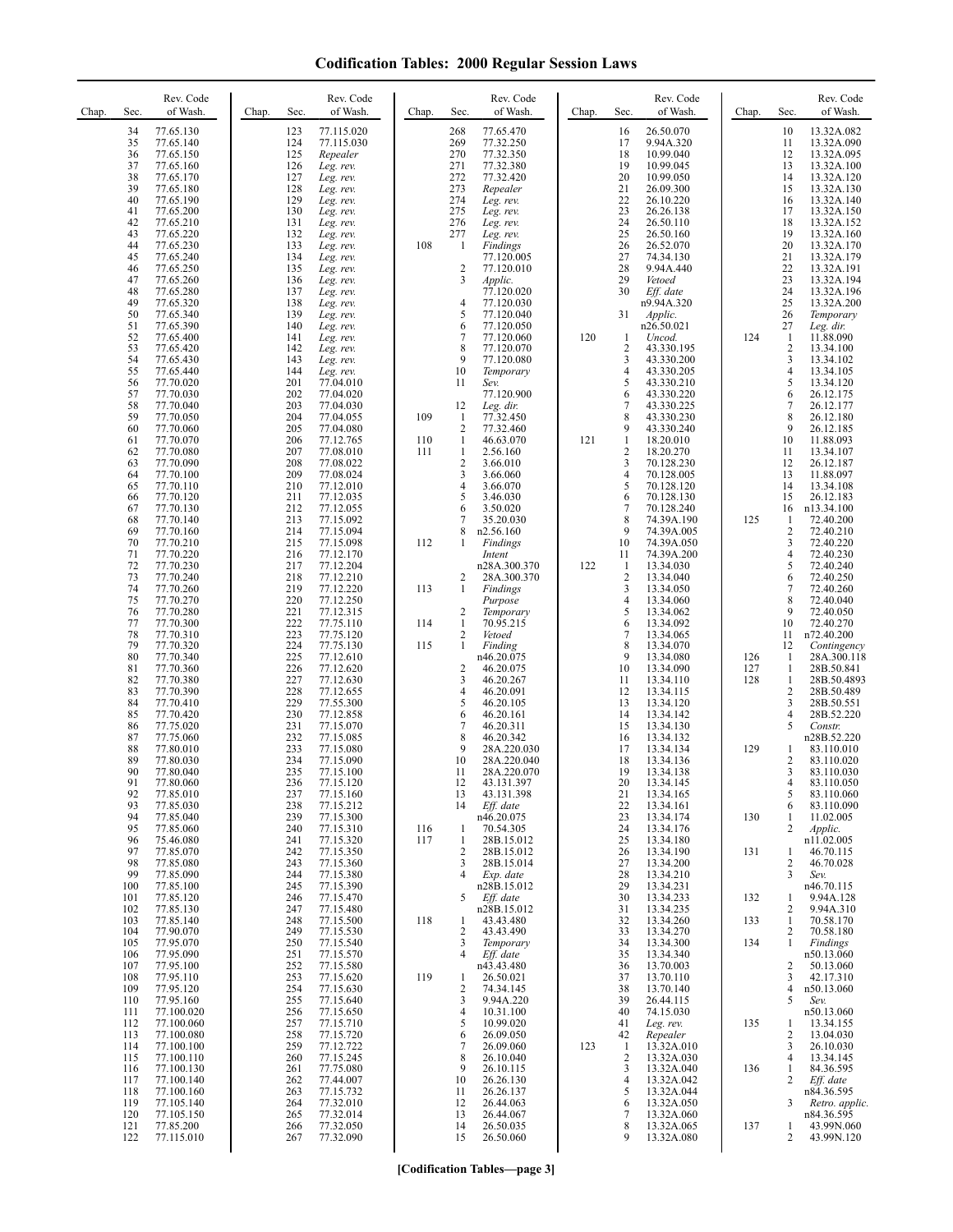| Chap.                    | Rev. Code<br>Sec.<br>of Wash.                                                                                                                                                                                                    | Chap.                    | Rev. Code<br>of Wash.<br>Sec.                                                                                                                                                                                                   | Chap.      | Sec.                                                                           | Rev. Code<br>of Wash.                                                                                                                                     | Chap.                                         | Rev. Code<br>Sec.<br>of Wash.                                                                                                                                                                                                                                 | Chap.                                  | Sec.                                                            | Rev. Code<br>of Wash.                                                                                                                                      |
|--------------------------|----------------------------------------------------------------------------------------------------------------------------------------------------------------------------------------------------------------------------------|--------------------------|---------------------------------------------------------------------------------------------------------------------------------------------------------------------------------------------------------------------------------|------------|--------------------------------------------------------------------------------|-----------------------------------------------------------------------------------------------------------------------------------------------------------|-----------------------------------------------|---------------------------------------------------------------------------------------------------------------------------------------------------------------------------------------------------------------------------------------------------------------|----------------------------------------|-----------------------------------------------------------------|------------------------------------------------------------------------------------------------------------------------------------------------------------|
| 138                      | Purpose<br>1<br>n39.04.155<br>101<br>39.04.155<br>102<br>39.04.010<br>103<br>39.04.200<br>104<br>39.04.156<br>105<br>Failed to<br>become law.                                                                                    | 149<br>150<br>151<br>152 | 4<br>43.30.115<br>$\mathbf{1}$<br>77.60.130<br>$\mathbf{1}$<br>Temporary<br>$\overline{\mathbf{c}}$<br>Repealer<br>3<br>Eff. date<br>$\mathbf{1}$<br>67.08.050<br>$\mathbf{2}$<br>67.08.015<br>$\mathbf{1}$<br>28B.15.915       |            | $\overline{2}$<br>3<br>4<br>5<br>6<br>7<br>8<br>9                              | 25.15.130<br>25.15.185<br>25.15.270<br>25.10.080<br>25.10.220<br>25.10.230<br>25.10.440<br>25.10.660                                                      | 173<br>174<br>175                             | 82.32.330<br>-1<br>2<br>Eff. date<br>n82.32.330<br>19.80.005<br>1<br>$\sqrt{2}$<br>19.80.010<br>3<br>19.80.025<br>$\mathbf{1}$<br>70.127.010<br>$\overline{c}$<br>70.127.020                                                                                  | 191                                    | 2<br>3<br>4<br>5<br>6<br>1                                      | 46.61.687<br>46.61.688<br>46.61.6885<br>Short t.<br>n46.61.687<br>Eff. date<br>n46.61.687<br>Intent                                                        |
|                          | See 2000<br>$c$ 138 § 303.<br>106<br>Temporary<br>201<br>28A.335.190<br>202<br>28B.10.350<br>203<br>35.22.620<br>204<br>35.23.352<br>205<br>35.82.076<br>206<br>36.32.235                                                        | 153<br>154               | $\overline{c}$<br>28B.15.066<br>3<br>28B.15.910<br>$\mathbf{1}$<br>43.03.130<br>$\mathbf{1}$<br>70.93.030<br>$\overline{2}$<br>70.93.060<br>3<br>70.95.240<br>$\overline{4}$<br>46.55.230<br>5<br>Sev.<br>n70.93.030            | 170<br>171 | 10<br>11<br>$\mathbf{1}$<br>$\mathbf{1}$<br>$\overline{c}$<br>3<br>4<br>5<br>6 | 25.05.050<br>25.05.225<br>36.18.016<br>18.04.295<br>18.04.105<br>18.20.010<br>18.22.040<br>18.25.0151<br>18.25.0196                                       |                                               | 3<br>70.127.030<br>$\overline{4}$<br>70.127.040<br>5<br>70.127.050<br>6<br>70.127.080<br>7<br>70.127.085<br>8<br>70.127.090<br>9<br>70.127.100<br>10<br>70.127.120<br>11<br>70.127.125                                                                        |                                        | 2<br>3<br>4<br>5<br>6<br>7<br>8                                 | Findings<br>81.88.005<br>81.88.010<br>81.88.040<br>81.88.050<br>81.88.060<br>81.88.070<br>81.88.080<br>43.110.070                                          |
|                          | 207<br>36.32.250<br>208<br>36.77.075<br>209<br>52.14.110<br>210<br>53.08.120<br>211<br>54.04.070<br>212<br>57.08.050<br>213<br>70.44.140<br>301<br>Repealer                                                                      | 155<br>156<br>157        | 36.75.160<br>1<br>2<br>36.75.210<br>39.36.020<br>1<br>2<br>Eff. date<br>n39.36.020<br>1<br>Findings<br>Intent<br>n28A.325.030                                                                                                   |            | 7<br>8<br>9<br>10<br>11<br>12<br>13<br>14                                      | 18.25.0197<br>18.25.190<br>18.27.270<br>18.39.010<br>18.39.510<br>18.44.241<br>18.44.261<br>18.44.270                                                     |                                               | 12<br>70.127.140<br>13<br>70.127.150<br>14<br>70.127.170<br>15<br>70.127.180<br>70.127.190<br>16<br>17<br>70.127.200<br>18<br>70.127.210<br>19<br>70.127.213                                                                                                  |                                        | 9<br>10<br>11<br>12<br>13<br>14<br>15<br>16                     | 81.88.090<br>80.28.205<br>81.88.100<br>80.28.207<br>81.88.130<br>81.88.140<br>19.122.020<br>19.122.027                                                     |
| 139<br>140<br>141<br>142 | 302<br>n39.04.155<br>303<br>Contingency<br>41.60.015<br>$\mathbf{1}$<br>$\sqrt{2}$<br>41.60.150<br>1<br>41.04.010<br>66.24.170<br>-1<br>$\mathbf{1}$<br>66.04.010                                                                | 158<br>159<br>160        | 2<br>28A.325.030<br>1<br>80.60.010<br>$\overline{c}$<br>80.60.020<br>3<br>80.60.040<br>$\mathbf{1}$<br>28B.103.010<br>$\mathbf{1}$<br>28B.15.012<br>2<br>28B.15.0139                                                            |            | 15<br>16<br>17<br>18<br>19<br>20<br>21                                         | 18.44.281<br>18.44.291<br>18.44.450<br>18.48.060<br>18.53.040<br>18.57.174<br>18.57A.060                                                                  |                                               | 20<br>70.127.216<br>21<br>70.127.280<br>22<br>70.38.025<br>23<br>70.38.118<br>24<br>Eff. date<br>n70.127.010<br>25<br>Repealer                                                                                                                                |                                        | 17<br>18<br>19<br>20<br>21<br>22<br>23                          | 19.122.030<br>19.122.033<br>19.122.035<br>48.48.160<br>81.88.110<br>80.28.215<br>19.122.075                                                                |
| 143<br>144               | 2<br>66.24.240<br>$\mathbf{1}$<br>53.08.145<br>2<br>48.30.270<br>3<br>Exp. date<br>1<br>15.13.250<br>$\overline{\mathbf{c}}$<br>15.13.260<br>3<br>15.13.262<br>15.13.265<br>4<br>5<br>15.13.270<br>15.13.280<br>6                | 161<br>162               | 3<br>28B.80.806<br>$\overline{4}$<br>Exp. date<br>1<br>35.58.570<br>1<br>13.32A.060<br>$\overline{c}$<br>13.32A.065<br>3<br>13.32A.130<br>$\overline{4}$<br>13.32A.250<br>5<br>13.32A.067<br>6<br>28A.225.090<br>7<br>74.13.033 |            | 22<br>23<br>24<br>25<br>26<br>27<br>28<br>29<br>30<br>31                       | 18.64.430<br>18.71.017<br>18.74.012<br>18.88A.140<br>18.104.020<br>18.106.180<br>18.106.250<br>18.130.172<br>18.135.060<br>18.145.010                     | 176<br>177<br>178<br>179<br>180<br>181<br>182 | 47.68.233<br>-1<br>-1<br>66.28.010<br>-1<br>9.46.0233<br>$\mathbf{1}$<br>66.28.040<br>-1<br>43.105.052<br>$\mathbf{1}$<br>53.40.030<br>1<br>Intent<br>n43.132.020<br>$\overline{2}$<br>43.132.020<br>3<br>43.132.040                                          | 192<br>193                             | 24<br>25<br>26<br>27<br>28<br>29<br>1<br>1                      | 19.122.055<br>Vetoed<br>81.88.900<br>Short t.<br>81.88.901<br>Leg. dir.<br>Eff. date<br>81.88.902<br>66.08.180<br>46.55.120                                |
|                          | 7<br>15.13.285<br>8<br>15.13.290<br>9<br>15.13.300<br>10<br>15.13.310<br>11<br>15.13.320<br>12<br>15.13.335<br>13<br>15.13.340<br>14<br>15.13.360<br>15<br>15.13.370<br>16<br>15.13.380<br>17<br>15.13.390                       |                          | 8<br>74.13.034<br>9<br>13.32A.135<br>10<br>13.32A.137<br>13.32A.060<br>11<br>12<br>13.32A.065<br>13<br>13.32A.130<br>14<br>13.32A.250<br>15<br>28A.225.090<br>74.13.033<br>16<br>17<br>74.13.034<br>18<br>13.50.100             |            | 32<br>33<br>34<br>35<br>36<br>37<br>38<br>39<br>40<br>41<br>42                 | 18.155.010<br>18.155.020<br>18.155.030<br>18.160.030<br>18.160.040<br>18.165.020<br>18.165.130<br>18.170.110<br>18.185.010<br>18.205.030<br>18.205.100    | 183<br>184                                    | $\overline{4}$<br>43.132.060<br>43.132.800<br>5<br>43.132.810<br>6<br>43.19.1919<br>1<br>$\sqrt{2}$<br>43.09.210<br>$\mathbf{1}$<br>39.96.010<br>$\sqrt{2}$<br>39.96.030<br>3<br>39.96.070<br>36.61.025<br>$\overline{4}$<br>5<br>36.61.020<br>36.61.260<br>6 | 194<br>195<br>196<br>197               | 2<br>1<br>1<br>2<br>3<br>1<br>1<br>2<br>3<br>4                  | 46.55.130<br>39.10.060<br>Intent<br>n9.73.090<br>9.73.090<br>9.73.080<br>36.70A.520<br>29.79.035<br>29.79.040<br>29.79.050<br>29.79.060                    |
|                          | 18<br>15.13.400<br>19<br>15.13.410<br>20<br>15.13.420<br>21<br>15.13.425<br>22<br>15.13.430<br>23<br>15.13.440<br>24<br>15.13.445<br>25<br>15.13.447<br>15.13.450<br>26<br>27<br>15.13.455<br>28<br>15.13.470<br>29<br>15.13.477 | 163                      | 19<br>26.44.020<br>20<br>74.15.030<br>21<br>Eff. date<br>n13.32A.060<br>22<br>Exp. date<br>1<br>Findings<br>Intent<br>19.200.010<br>$\overline{c}$<br>63.14.123<br>3<br>Sev.<br>19.200.900<br>Eff. date<br>4                    |            | 43<br>44<br>45<br>46<br>47<br>48<br>49<br>50<br>51<br>52<br>53<br>54           | 19.02.110<br>19.02.800<br>19.27A.050<br>19.28.015<br>19.28.370<br>19.30.200<br>19.32.150<br>19.34.020<br>19.34.250<br>19.34.901<br>19.36.100<br>19.40.071 | 185<br>186                                    | $Eff.$ date<br>n39.96.010<br>1<br>60.28.011<br>41.26.460<br>1<br>41.32.530<br>2<br>$\mathfrak{Z}$<br>Temporary<br>41.32.785<br>$\overline{4}$<br>5<br>41.32.851<br>41.35.220<br>6<br>7<br>41.40.188<br>8<br>41.40.660<br>9<br>43.43.278                       |                                        | 5<br>6<br>7<br>8<br>9<br>10<br>11<br>12<br>13<br>14<br>15<br>16 | 29.79.070<br>29.79.290<br>29.27.057<br>29.27.061<br>29.27.065<br>29.27.0653<br>29.27.0655<br>29.27.066<br>29.27.0665<br>29.27.067<br>Repealer<br>Leg. rev. |
|                          | 30<br>15.13.480<br>31<br>15.13.490<br>32<br>Leg. rev.<br>33<br>15.09.131<br>34<br>15.09.135<br>15.09.055<br>35<br>36<br>Repealer                                                                                                 | 164<br>165<br>166<br>167 | 19.200.901<br>3.42.030<br>1<br>2.56.170<br>1<br>$\overline{c}$<br>3.02.060<br>1<br>Findings<br>2<br>28B.10.125<br>24.06.005<br>1                                                                                                |            | 55<br>56<br>57<br>58<br>59<br>60<br>61                                         | 19.56.010<br>19.60.085<br>19.68.040<br>19.72.040<br>19.80.065<br>19.85.030<br>19.94.258                                                                   | 187                                           | Eff. date<br>10<br>n41.35.220<br>Finding<br>-1<br>n35.82.210<br>2<br>35.82.210<br>Eff. date<br>3<br>n35.82.210                                                                                                                                                | 198<br>199<br>200                      | 17<br>$\mathbf{1}$<br>2<br>3<br>4<br>1<br>1                     | n29.79.035<br>53.06.080<br>39.84.170<br>53.06.090<br>53.06.060<br>52.12.150<br>53.04.180                                                                   |
| 145<br>146               | Repealer<br>$\mathbf{1}$<br>16.67.040<br>$\mathbf{1}$<br>2<br>16.67.090<br>3<br>16.67.100<br>4<br>16.67.110<br>5<br>16.67.120<br>16.67.122<br>6<br>16.67.130<br>7                                                                |                          | 2<br>24.06.095<br>3<br>24.06.105<br>4<br>24.06.110<br>5<br>24.06.115<br>6<br>24.06.190<br>7<br>24.06.195<br>8<br>24.06.220<br>9<br>24.06.225                                                                                    |            | 62<br>63<br>64<br>65<br>66<br>67<br>68<br>69                                   | 19.94.2584<br>19.94.310<br>19.94.390<br>19.94.505<br>19.98.020<br>19.98.110<br>19.105.330<br>19.105.470                                                   | 188<br>189                                    | 43.33A.025<br>1<br>1<br>43.131.020<br>$\overline{2}$<br>43.131.030<br>3<br>43.131.040<br>43.131.051<br>4<br>5<br>43.131.061<br>43.131.071<br>6<br>7<br>43.131.090                                                                                             | 201<br>202<br>203<br>204<br>205<br>206 | 2<br>1<br>1<br>1<br>1<br>2<br>1<br>1                            | 53.04.150<br>35.87A.010<br>36.23.100<br>46.96.185<br>67.16.045<br>Exp. date<br>Temporary<br>35.64.010                                                      |
| 147                      | 8<br>Repealer<br>90.64.810<br>1<br>90.64.811<br>2<br>3<br>Temporary<br>4<br>Vetoed                                                                                                                                               |                          | 10<br>24.06.240<br>24.06.250<br>11<br>12<br>24.06.260<br>24.06.270<br>13<br>14<br>24.06.275                                                                                                                                     |            | 70<br>71<br>72<br>73<br>74                                                     | 19.116.030<br>19.116.050<br>19.120.080<br>19.138.021<br>19.146.260                                                                                        |                                               | 8<br>43.131.100<br>43.131.130<br>9<br>10<br>43.131.150<br>11<br>Repealer<br>12<br>43.131.900                                                                                                                                                                  | 207                                    | 2<br>3<br>1                                                     | Constr.<br>35.64.020<br>Leg. dir.<br>Short t.<br>n74.41.020                                                                                                |
| 148                      | Eff. date<br>5<br>76.12.080<br>1<br>76.12.120<br>2<br>3<br>76.12.125                                                                                                                                                             | 168<br>169               | 23B.01.400<br>1<br>$\sqrt{2}$<br>23B.07.220<br>3<br>23B.07.240<br>1<br>25.15.005                                                                                                                                                | 172        | 75<br>76<br>77<br>$\mathbf{1}$                                                 | 19.166.090<br>19.174.020<br>Repealer<br>18.43.040                                                                                                         | 190                                           | 13<br>Sev.<br>43.131.911<br>-1<br>Intent<br>n46.61.687                                                                                                                                                                                                        |                                        | 2<br>3<br>4<br>5                                                | 74.41.020<br>74.41.030<br>74.41.050<br>74.41.070                                                                                                           |

**[Codification Tables—page 4]**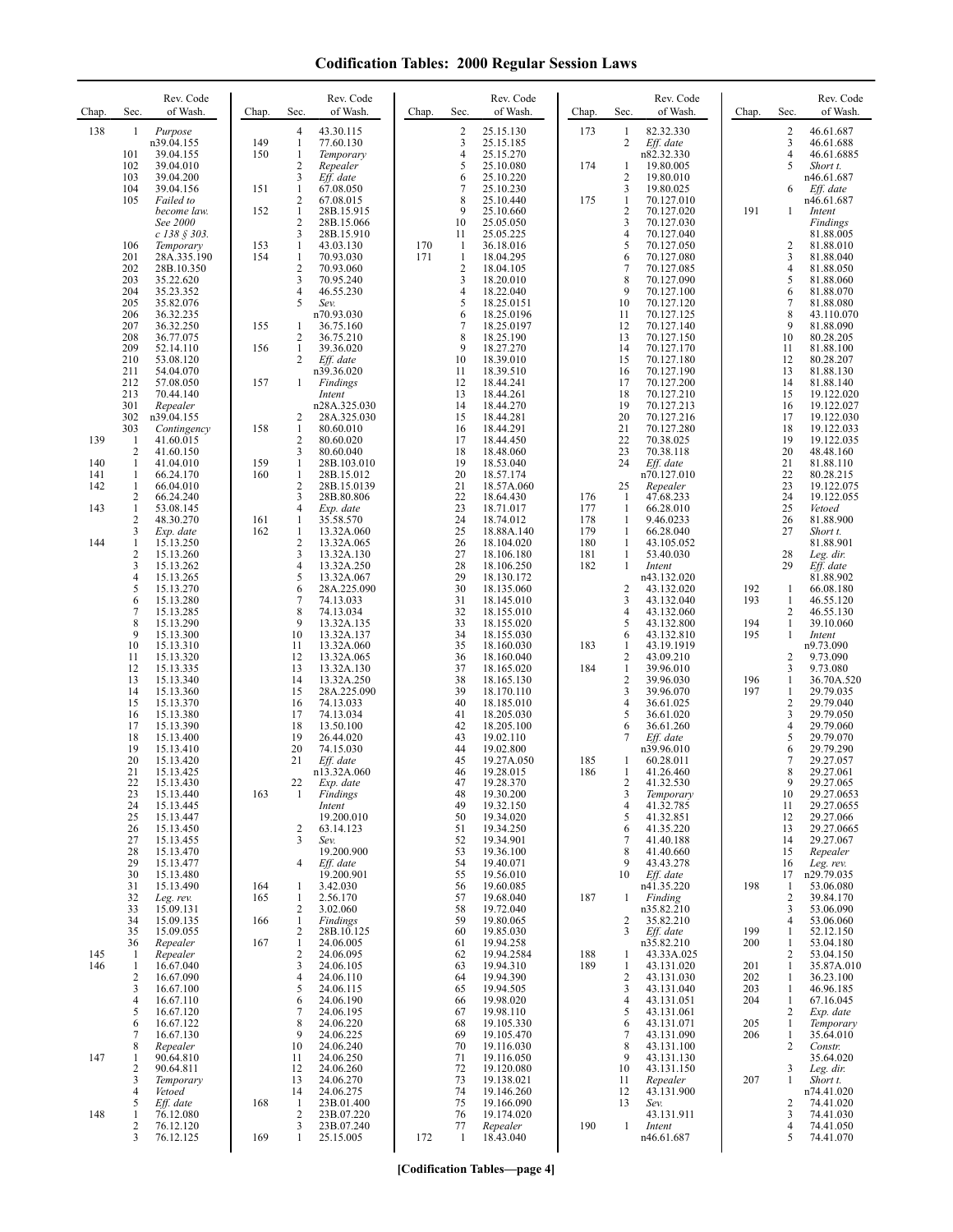| Chap.      | Sec.                           | Rev. Code<br>of Wash.      | Chap.      | Rev. Code<br>of Wash.<br>Sec.                             | Chap.      | Rev. Code<br>Sec.<br>of Wash.                | Sec.<br>Chap.               | Rev. Code<br>of Wash.    | Chap.<br>Sec.    | Rev. Code<br>of Wash.    |
|------------|--------------------------------|----------------------------|------------|-----------------------------------------------------------|------------|----------------------------------------------|-----------------------------|--------------------------|------------------|--------------------------|
| 208        | 1<br>2                         | 48.110.015<br>48.110.020   |            | $\overline{4}$<br>69.50.440<br>5<br>9.94A.320             | 239        | 302<br>Approp.<br>n49.17.350<br>1            | 1003<br>1004                | 41.32.895<br>41.40.700   | 9A-404<br>9A-405 | 62A.9A-404<br>62A.9A-405 |
| 209        | $\mathbf{1}$                   | 39.10.020                  |            | 6<br>Leg. dir.                                            |            | 2<br>49.17.350                               | 1101                        | 41.04.440                | 9A-406           | 62A.9A-406               |
|            | $\overline{c}$<br>3            | 39.10.060<br>39.10.067     |            | 7<br>Contingency<br>8<br>Sev.                             |            | 9.91.020<br>3<br>4<br>46.61.015              | 1102<br>1103                | 41.04.445<br>41.04.450   | 9A-407<br>9A-408 | 62A.9A-407<br>62A.9A-408 |
| 210        | 4<br>1                         | 39.10.115<br>Findings      | 226        | n69.55.010<br>$\mathbf{1}$<br>Finding                     |            | 5<br>46.61.190<br>6<br>46.61.340             | 1104<br>1105                | 41.26.470<br>41.26.520   | 9A-409<br>9A-501 | 62A.9A-409<br>62A.9A-501 |
|            | $\overline{c}$                 | 28A.300.390<br>Intent      |            | Intent<br>n9.94A.120                                      |            | 7<br>46.61.355<br>8<br>47.36.220             | 1106<br>1107                | 41.40.710<br>41.50.112   | 9A-502<br>9A-503 | 62A.9A-502<br>62A.9A-503 |
|            |                                | 28A.300.395                |            | $\overline{2}$<br>9.94A.120                               |            | 9<br>Eff. date                               | 1201                        | Eff. dates               | 9A-504           | 62A.9A-504               |
|            | 3<br>4                         | 28A.300.400<br>28A.300.405 |            | 3<br>9.94A.142<br>$\overline{4}$<br>9.94A.145             |            | n49.17.350<br>10<br>Short t.                 | 1202                        | 41.40.931<br>41.40.932   | 9A-505<br>9A-506 | 62A.9A-505<br>62A.9A-506 |
|            | 5<br>6                         | 28A.300.410<br>28A.300.412 |            | 5<br>9.94A.170<br>6<br>Sev.                               |            | n49.17.350<br>11<br>n49.17.350               | 248<br>$\mathbf{1}$<br>2    | 77.16.360<br>Eff. date   | 9A-507<br>9A-508 | 62A.9A-507<br>62A.9A-508 |
|            | 7                              | Short t.                   |            | n9.94A.120                                                | 240        | 82.14.400<br>-1                              |                             | n77.16.360               | 9A-509           | 62A.9A-509               |
|            | 8                              | 28A.300.415<br>Leg. dir.   |            | 7<br>Eff. date<br>n9.94A.170                              | 241        | $\mathbf{1}$<br>Findings<br>2,3<br>Temporary | 249<br>-1<br>$\overline{c}$ | 18.140.010<br>18.140.030 | 9A-510<br>9A-511 | 62A.9A-510<br>62A.9A-511 |
| 211        | 1<br>2                         | 42.52.420<br>42.52.425     | 227        | 43.110.060<br>1<br>$\sqrt{2}$<br>66.08.190                | 242        | Exp. date<br>4<br>1<br>84.14.010             | 3<br>$\overline{4}$         | 18.140.230<br>18.140.240 | 9A-512<br>9A-513 | 62A.9A-512<br>62A.9A-513 |
| 212        | 1                              | Findings<br>43.31C.005     |            | 3<br>43.110.030<br>$\overline{4}$<br>Repealer             | 243<br>244 | 80.50.300<br>1<br>$\mathbf{1}$<br>36.01.050  | 5<br>6                      | 18.140.250<br>Leg. dir.  | 9A-514<br>9A-515 | 62A.9A-514<br>62A.9A-515 |
|            | $\overline{c}$                 | 43.31C.010                 |            | 5<br>Eff. date                                            | 245        | 82.16.050<br>$\mathbf{1}$                    | 250<br>-1                   | 60.11.9001               | 9A-516           | 62A.9A-516               |
|            | 3<br>4                         | 43.31C.020<br>43.31C.030   | 228        | n43.110.030<br>9.46.0356<br>$\mathbf{1}$                  |            | 2<br>82.04.310<br>3<br>Eff. date             | $\overline{2}$<br>9A-101    | 62A.5-118<br>Short t.    | 9A-517<br>9A-518 | 62A.9A-517<br>62A.9A-518 |
|            | 5<br>6                         | 43.31C.040<br>43.31C.050   | 229        | $\overline{c}$<br>Repealer<br>$\mathbf{1}$<br>46.16.010   |            | Applic.<br>n82.16.050                        | 9A-102                      | 62A.9A-101<br>62A.9A-102 | 9A-519<br>9A-520 | 62A.9A-519<br>62A.9A-520 |
|            | $\boldsymbol{7}$<br>8          | 43.31C.060<br>43.31C.070   |            | $\sqrt{2}$<br>47.68.240<br>3<br>47.68.255                 | 246        | 84.36.590<br>1<br>2<br>Eff. date             | 9A-103<br>9A-104            | 62A.9A-103<br>62A.9A-104 | 9A-521<br>9A-522 | 62A.9A-521<br>62A.9A-522 |
|            | 9                              | Short t.                   |            | $\overline{4}$<br>82.48.020                               |            | n84.36.590                                   | 9A-105                      | 62A.9A-105               | 9A-523           | 62A.9A-523               |
|            | 10                             | 43.31C.900<br>Leg. dir.    |            | 5<br>82.49.010<br>6<br>88.02.118                          | 247        | 101<br>41.40.005<br>102<br>41.40.010         | 9A-106<br>9A-107            | 62A.9A-106<br>62A.9A-107 | 9A-524<br>9A-525 | 62A.9A-524<br>62A.9A-525 |
|            | 11<br>12                       | Leg. rev.<br>43.31C.901    |            | 7<br>82.32.090<br>8<br>Repealer                           |            | 103<br>41.40.042<br>104<br>41.40.054         | 9A-108<br>9A-109            | 62A.9A-108<br>62A.9A-109 | 9A-526<br>9A-527 | 62A.9A-526<br>62A.9A-527 |
|            | 13<br>14                       | Vetoed<br>Sev.             |            | 9<br>Eff. date<br>n46.16.010                              |            | 105<br>41.40.057<br>106<br>41.40.062         | 9A-110<br>9A-201            | 62A.9A-110<br>62A.9A-201 | 9A-601<br>9A-602 | 62A.9A-601<br>62A.9A-602 |
| 213        | 1                              | 43.31C.902<br>Finding      | 230        | 41.35.630<br>1<br>$\overline{2}$<br>41.45.061             |            | 107<br>41.40.088<br>108<br>41.40.092         | 9A-202<br>9A-203            | 62A.9A-202<br>62A.9A-203 | 9A-603<br>9A-604 | 62A.9A-603<br>62A.9A-604 |
|            |                                | Intent                     |            | 3<br>41.05.011                                            |            | 109<br>Leg. rev.                             | 9A-204                      | 62A.9A-204               | 9A-605           | 62A.9A-605               |
|            | $\overline{\mathbf{c}}$        | 19.29A.130<br>19.29A.010   |            | 4<br>Temporary<br>5<br>Eff. date                          |            | 201<br>41.40.610<br>202<br>Repealer          | 9A-205<br>9A-206            | 62A.9A-205<br>62A.9A-206 | 9A-606<br>9A-607 | 62A.9A-606<br>62A.9A-607 |
|            | 3<br>4                         | 19.29A.050<br>19.29A.060   | 231        | n41.35.630<br>$\mathbf{1}$<br>28A.400.210                 |            | 301<br>Applic.<br>41.40.780                  | 9A-207<br>9A-208            | 62A.9A-207<br>62A.9A-208 | 9A-608<br>9A-609 | 62A.9A-608<br>62A.9A-609 |
|            | 5<br>6                         | 19.29A.070<br>19.29A.080   | 232<br>233 | 1<br>74.14A.050<br>1<br>9.46.0209                         |            | 302<br>41.40.785<br>303<br>41.40.790         | 9A-209<br>9A-210            | 62A.9A-209<br>62A.9A-210 | 9A-610<br>9A-611 | 62A.9A-610<br>62A.9A-611 |
|            | 7                              | Leg. dir.                  | 234        | $\mathbf{1}$<br>41.26.110<br>$\mathbf{1}$                 |            | 304<br>41.40.795                             | 9A-301                      | 62A.9A-301               | 9A-612           | 62A.9A-612               |
| 214<br>215 | 1<br>1                         | 48.31B.025<br>62A.3-515    | 235        | Findings<br>Intent                                        |            | 305<br>41.40.801<br>306<br>41.40.805         | 9A-302<br>9A-303            | 62A.9A-302<br>62A.9A-303 | 9A-613<br>9A-614 | 62A.9A-613<br>62A.9A-614 |
|            | $\overline{c}$<br>3            | 62A.3-522<br>62A.3-525     | 236        | $\overline{2}$<br>Temporary<br>$\mathbf{1}$<br>43.117.010 |            | 307<br>41.40.811<br>308<br>41.40.815         | 9A-304<br>9A-305            | 62A.9A-304<br>62A.9A-305 | 9A-615<br>9A-616 | 62A.9A-615<br>62A.9A-616 |
| 216        | $\overline{4}$<br>$\mathbf{1}$ | 26.23.075<br>43.06.335     |            | $\overline{2}$<br>43.117.110<br>3<br>43.117.070           |            | 309<br>41.40.820<br>310<br>41.40.825         | 9A-306<br>9A-307            | 62A.9A-306<br>62A.9A-307 | 9A-617<br>9A-618 | 62A.9A-617<br>62A.9A-618 |
|            | 2<br>3                         | Repealer<br>Leg. rev.      |            | $\overline{4}$<br>Eff. date<br>n43.117.010                |            | 311<br>41.40.830<br>312<br>41.40.835         | 9A-308<br>9A-309            | 62A.9A-308<br>62A.9A-309 | 9A-619<br>9A-620 | 62A.9A-619<br>62A.9A-620 |
| 217        | $\mathbf{1}$                   | Finding                    | 237        | 42.17.065<br>1                                            |            | 313<br>41.40.840                             | 9A-310                      | 62A.9A-310               | 9A-621           | 62A.9A-621               |
|            | $\overline{c}$                 | Intent<br>71.05.800        |            | $\overline{c}$<br>42.17.080<br>3<br>42.17.369             |            | 314<br>41.40.845<br>315<br>41.40.850         | 9A-311<br>9A-312            | 62A.9A-311<br>62A.9A-312 | 9A-622<br>9A-623 | 62A.9A-622<br>62A.9A-623 |
|            | 3<br>4                         | Temporary<br>Exp. date     |            | 4<br>42.17.3691<br>5<br>42.17.461                         |            | 316<br>41.40.930<br>317<br>Leg. dir.         | 9A-313<br>9A-314            | 62A.9A-313<br>62A.9A-314 | 9A-624<br>9A-625 | 62A.9A-624<br>62A.9A-625 |
| 218        | 1<br>2                         | 74.04.005<br>74.09.530     | 238        | 6<br>42.17.362<br>Applic.<br>1                            |            | 41.34.020<br>401<br>402<br>41.34.030         | 9A-315<br>9A-316            | 62A.9A-315<br>62A.9A-316 | 9A-626<br>9A-627 | 62A.9A-626<br>62A.9A-627 |
| 219        | 1<br>2                         | 74.14A.020<br>74.14A.060   |            | 19.28.301<br>2<br>Leg. rev.                               |            | 403<br>41.34.040<br>41.34.060<br>404         | 9A-317<br>9A-318            | 62A.9A-317<br>62A.9A-318 | 9A-628<br>9A-701 | 62A.9A-628<br>Eff. date  |
|            | 3                              | Sev.                       |            | 19.28.311<br>3<br>4                                       |            | 405<br>41.34.080                             | 9A-319                      | 62A.9A-319               |                  | 62A.9A-701               |
|            | 4                              | n74.14A.020<br>Eff. date   |            | 19.28.341<br>5<br>19.28.361                               |            | 41.34.100<br>406<br>407<br>41.31A.010        | 9A-320<br>9A-321            | 62A.9A-320<br>62A.9A-321 | 9A-702           | Savings<br>62A.9A-702    |
| 220        | 1                              | n74.14A.020<br>48.18.289   |            | 101<br>Leg. dir.<br>102<br>Leg. rev.                      |            | 41.31A.020<br>408<br>409<br>41.31A.040       | 9A-322<br>9A-323            | 62A.9A-322<br>62A.9A-323 | 9A-703<br>9A-704 | 62A.9A-703<br>62A.9A-704 |
| 221        | 1<br>2                         | 48.13.450<br>48.13.455     |            | 103<br>19.28.006<br>201<br>Leg. dir.                      |            | 501<br>41.45.010<br>41.45.020<br>502         | 9A-324<br>9A-325            | 62A.9A-324<br>62A.9A-325 | 9A-705<br>9A-706 | 62A.9A-705<br>62A.9A-706 |
|            | 3<br>4                         | 48.13.460<br>48.13.465     |            | 202<br>Leg. dir.<br>203<br>Vetoed                         |            | 503<br>41.45.050<br>504<br>41.45.060         | 9A-326<br>9A-327            | 62A.9A-326<br>62A.9A-327 | 9A-707<br>9A-708 | 62A.9A-707<br>62A.9A-708 |
|            | 5                              | 48.13.470                  |            | 204<br>19.28.400                                          |            | 41.45.070<br>505                             | 9A-328                      | 62A.9A-328               | 9A-801           | 62A.1-105                |
|            | 6<br>7                         | 48.13.475<br>48.13.490     |            | 205<br>19.28.410<br>206<br>19.28.420                      |            | 506<br>41.45.061<br>507<br>41.45.067         | 9A-329<br>9A-330            | 62A.9A-329<br>62A.9A-330 | 9A-802<br>9A-803 | 62A.1-201<br>62A.2-103   |
|            | 8<br>9                         | 48.04.010<br>48.04.020     |            | 207<br>19.28.430<br>208<br>19.28.440                      |            | 41.50.075<br>601<br>602<br>41.50.088         | 9A-331<br>9A-332            | 62A.9A-331<br>62A.9A-332 | 9A-804<br>9A-805 | 62A.2-210<br>62A.2-326   |
| 222        | 10<br>1                        | Leg. dir.<br>86.16.041     |            | 209<br>19.28.450<br>210<br>19.28.460                      |            | 41.50.500<br>603<br>41.05.011<br>604         | 9A-333<br>9A-334            | 62A.9A-333<br>62A.9A-334 | 9A-806<br>9A-807 | 62A.2-502<br>62A.2-716   |
| 223<br>224 | 1<br>1                         | 67.16.200<br>1.60.010      |            | 211<br>19.28.470<br>212<br>19.28.480                      |            | 701<br>43.33A.190<br>702<br>43.84.092        | 9A-335<br>9A-336            | 62A.9A-335<br>62A.9A-336 | 9A-808<br>9A-809 | 62A.2A-103<br>62A.2A-303 |
|            | $\overline{c}$                 | 1.60.020                   |            | 213<br>19.28.490                                          |            | 801<br>41.26.450                             | 9A-337                      | 62A.9A-337               | 9A-810           | 62A.2A-307               |
|            | 3<br>$\overline{4}$            | 1.60.030<br>1.60.040       |            | 214<br>19.28.501<br>215<br>19.28.511                      |            | 901<br>41.40.630<br>902<br>41.32.765         | 9A-338<br>9A-339            | 62A.9A-338<br>62A.9A-339 | 9A-811<br>9A-812 | 62A.2A-309<br>62A.2A-310 |
|            | 5<br>6                         | 1.60.050<br>1.60.060       |            | 216<br>19.28.521<br>217<br>19.28.531                      |            | 41.32.875<br>903<br>904<br>41.26.430         | 9A-340<br>9A-341            | 62A.9A-340<br>62A.9A-341 | 9A-813<br>9A-814 | 62A.4-210<br>62A.7-503   |
| 225        | 7<br>1                         | Leg. dir.<br>69.55.010     |            | 218<br>19.28.541<br>219<br>19.28.551                      |            | 905<br>41.35.420<br>906<br>41.35.680         | 9A-342<br>9A-401            | 62A.9A-342<br>62A.9A-401 | 9A-815<br>9A-816 | 62A.8-103<br>62A.8-106   |
|            | 2<br>3                         | 69.55.020<br>69.55.030     |            | 301<br>Sev.                                               |            | 1001<br>41.26.510<br>41.32.805<br>1002       | 9A-402<br>9A-403            | 62A.9A-402<br>62A.9A-403 | 9A-817<br>9A-818 | 62A.8-110                |
|            |                                |                            |            | n19.28.301                                                |            |                                              |                             |                          |                  | 62A.8-301                |

**[Codification Tables—page 5]**